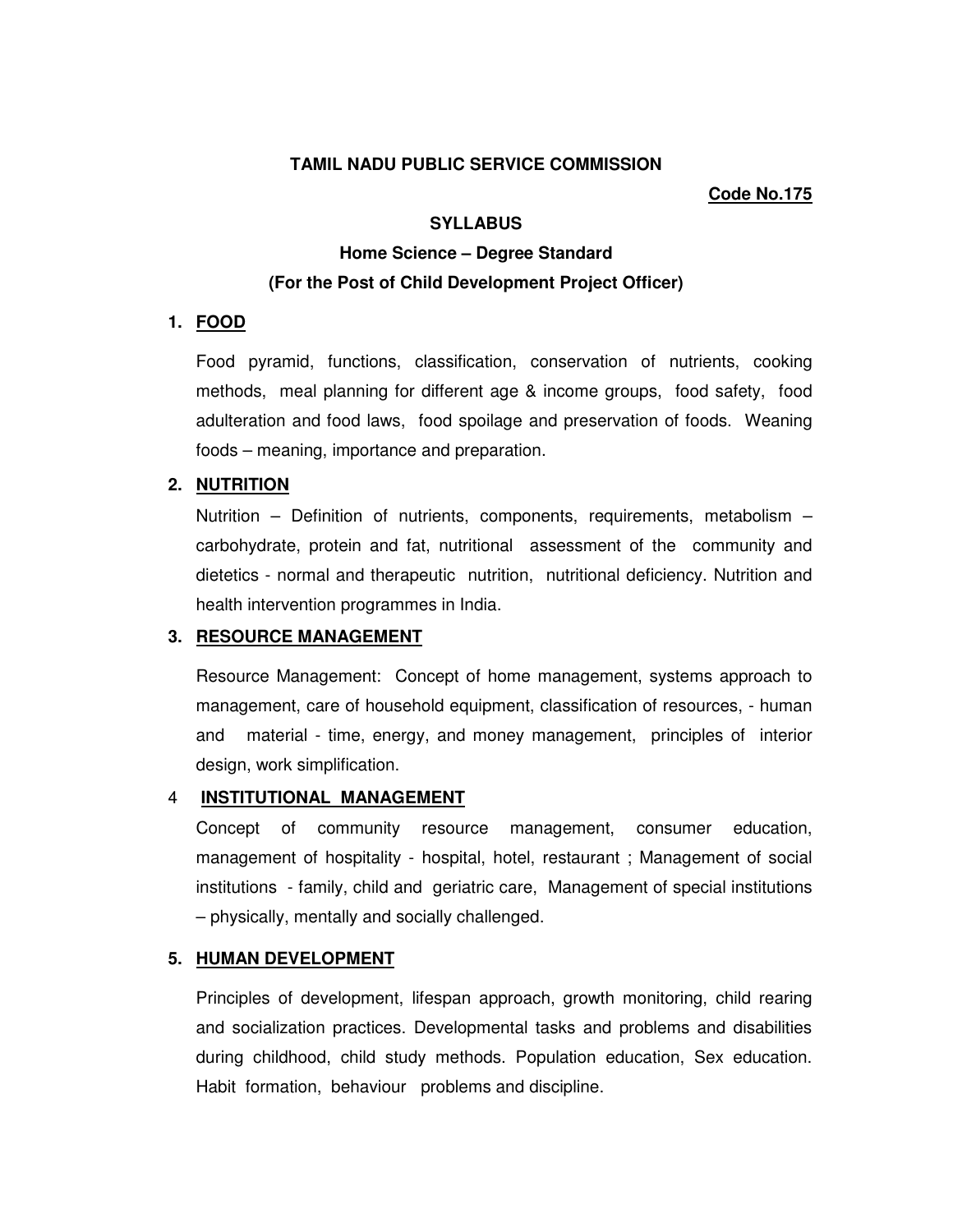# **6. RELATIONSHIPS**

Early stimulation, activities during infancy, early childhood, childhood and adolescence, child welfare programmes. Structure of family and its functions. Family crises, Guidance and counseling, Schools and community relationships. Family and legal issues.

# **7. FUNDAMENTALS OF TEXTILES**

Principles of clothing construction, factors in selection of fabrics and garments, identification and properties of fibres, care and maintenance of garments, principles of textile designing, stain removal, dyeing , printing and finishing of fabrics; socio - psychological aspects of clothing.

# 8 **EXTENSION**

Concept of Extension – Principles and scope; formal, non-formal and vocational education; programme planning for women and children and transaction, elements of communications, methods of communication; ICDS programme and role of different functionaries.

#### 9 **DEVELOPMENT**

Concept of Development, early experiments in rural development; national programmes for women and children; orientation to problems and issues in rural and urban development. Community based Institutions – Village Panchayats, Schools, and Primary Health Centres; Science and Technology for rural development; Health promotion, environmental sanitation, waste disposal and recycling.

#### **10 RESEARCH**

Research in Social Science – concept and methods; Project proposal preparation, tools of research, concept of evaluation, steps in evaluation and report writing.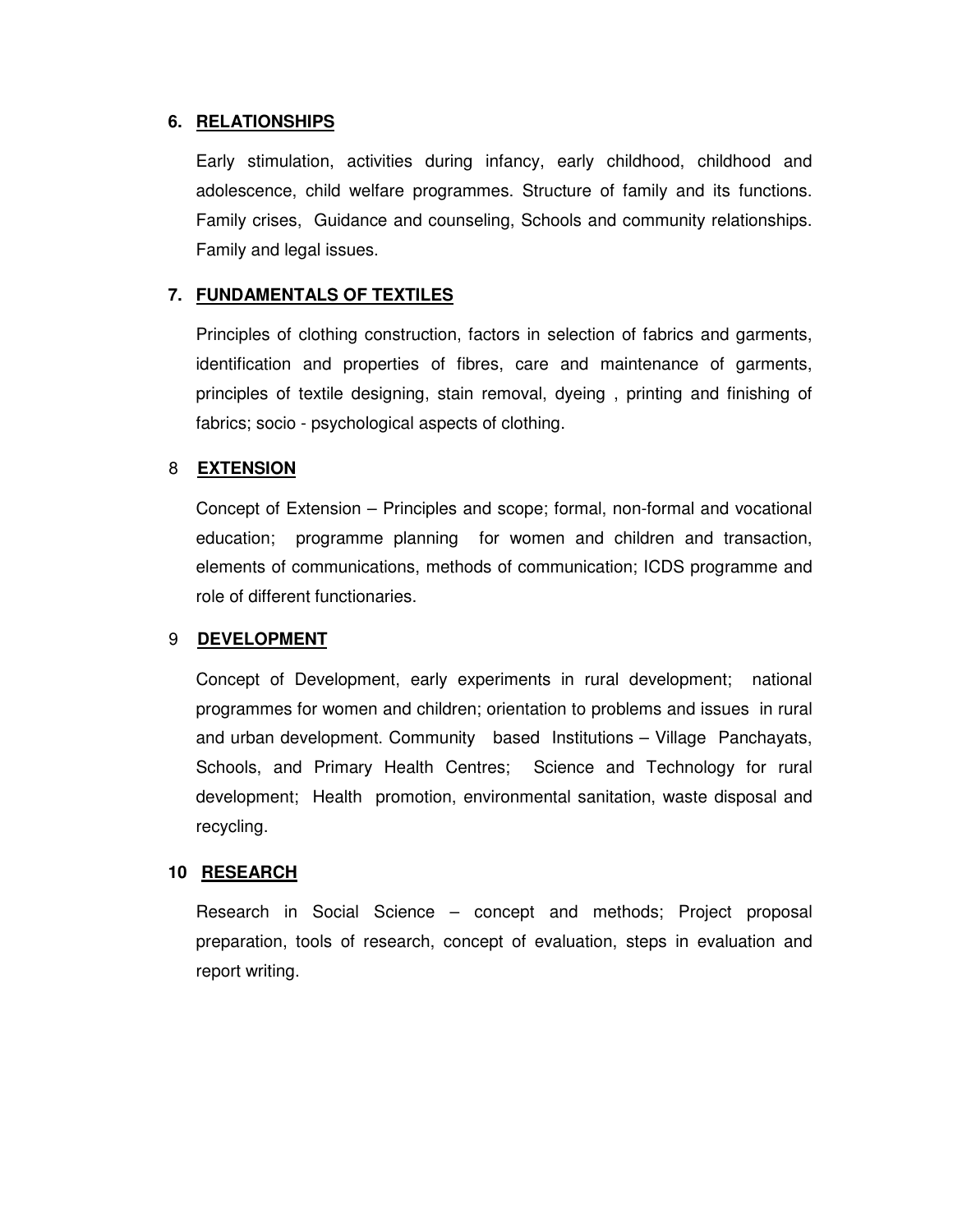# **Reference Books**

- 1. Lalitha , N. (2004) Rural Development Emerging Issues and Trends (Vol. .II) , New Delhi Dominant Publications.
- 2. Laxmi Devi ( 2000) **Encyclopedia of Rural Development**.
- 3. Palanithurai, G (ed) (1995) **New Panchayati Raj System in India**, New Delhi: Kanishka Publishers.
- 4. Pankajam, G. (2000) Extension Third Dimension of Education Gyan Publishers, New Delhi.
- 5. Kothari, CR (2000) Research Methodology: Methods and Techniques, Wishwa Prakashan, New Delhi.
- 6. Gupta S. (2001) Research Methodology and Statistical Techniques, Deep and Deep, New Delhi.<br>7. Bell. J ( 1997) Ho
- 7. Bell. J ( 1997) How to Complete your Research Project Successfully: A Guide for First time Researchers UBSPD, New Delhi.
- 8. Srilakshmi,B. (2006), "FOOD SCIENCE", New Age International (P) Limited, New Delhi.
- 9. Swaminathan, M. (2000), 2<sup>nd</sup> Edition, "ADVANCED TEXT BOOK ON FOOD AND NUTRITION", The Bangalore Press Printing, Bangalore.
- 10. Mahtab S. Bamii et al ( 2003), 2<sup>nd</sup> Ed. 'TEXT BOOK OF HUMAN NUTRITION", Oxford & IBH Publishing Co (P) Limited, New Delhi.
- 11. Srilakshmi, B. (2005),  $4<sup>th</sup>$  Ed. "DIETETICS", New Age International (P) Limited, New Delhi.
- 12. Srilakshmi, B. (2006),  $4^{TH}$  Ed., NUTRITION SCIENCE", New Age International (P) Limited, New Delhi.
- 13. Seema Yadav (1997), "BASIC PRINCIPLES OF NUTRITION", Anmol Publication (P) Limited.
- 14. Antia, F.P. and Philip Abraham ( 2002), "CLINICAL DIETETICS and NUTRITION, Oxford University Press.
- 15. Potter, N.M and Brich G.G. ( 1986), "FOOD SCIENCE", West Port Conn.
- 16. Jelliffee, B.B. ( 1989), "ASSESSMENT OF THE NUTRITIONAL STATUS OF THE COMMUNITY", WHO, Geneva.
- 17. Digumathi Bhaskara Rao ( 1990), COMMUNITY AND SCHOOL NUTRITION EDUCATION, Discovery Publishing House, New Delhi.
- 18. Mohanty.J, Mohanty.B (2000). "Early Chilhood Care & Education". Deep & Deep Publications, New Delhi.
- 19. Rajammal, P. Devadass, N.Jeya (1984). "A Text Book on Child Development". Macmillan India Ltd., New Delhi.
- 20. Valda Reynolds Cert.Ed (1987). " A practical Guide to Child Development Volume 1 : The Child". Stanley Thornes Ltd.
- 21. Pankajam, G. (2004). "Pre-School Education Philosophy and Practice". The concept Publications New Delhi.
- 22. Pankajam, G. (2004) Know Your Child Concept publication, New Delhi.